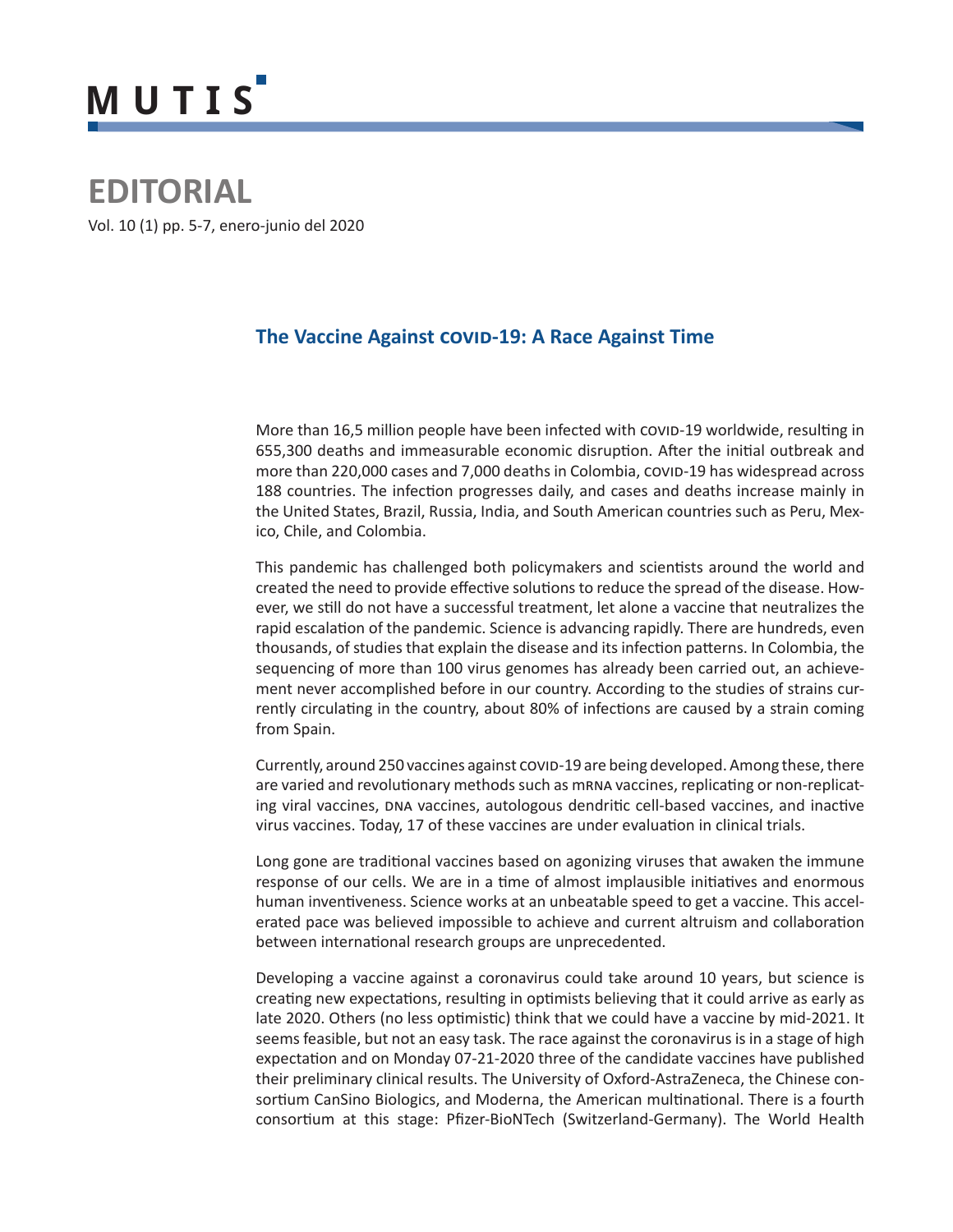Organization collaborates and supports the development of these promising vaccines to combat COVID-19. This situation leads immediately to phase 3: The international, multicentered, randomized, double-blind, and controlled effectiveness trial. This represents the greatest global public health challenge of our generation.

Both Oxford and CanSino Biologics vaccines are based on an adenovirus that causes the common cold in chimpanzees. This adenovirus was genetically modified so that it does not cause side effects or infections in humans and also to make it appear as similar to sars-CoV-2 as possible. To modify the adenovirus, researchers transferred the DNA sequence encoding the Sars-CoV-2 "spike protein" or S protein. This protein is what gives the virus entry into our cells, using a protein that is found in our cell membranes called the ace2 human receptor. It seems that the coronavirus S protein evolved in one of two animals, bats and/or pangolins, and managed to mutate to fit in a lock and key manner with the ace2 protein. In conclusion, Oxford and CanSino vaccines resemble the coronavirus, and this gives the immune system a chance to learn how to attack it.

Unlike traditional vaccines, vaccines developed by Moderna and Pfizer-BioNTech use messenger Rna to trigger the production of the "spike protein" of the SARS-CoV-2, just like Oxford and CanSino vaccines. Participants in the vaccine prospect evaluation were given a low, medium, or high dose. The higher dose caused more side effects. However, volunteers who received the lowest dose produced the same level of antibodies detected in recovered covid-19 cases. Those who received medium doses had significantly more antibodies than recovered patients.

Messenger RNA vaccines are produced from a DNA fragment that is transcribed in vitro in a cell-free system. The produced messenger rna is injected into the patient and then this genetic material infects a dendritic cell by endocytosis. The mrna molecule exits into the cytoplasm and the synthesis of protein S, which encodes what we call the antigen, takes place in the ribosomes. This antigen gives rise to antigen-specific cellular immune responses. The vaccine does not integrate genomic information in the host (humans) because the process takes place in the cytoplasm and not in the nucleus. Additionally, when produced in a cell-free environment, the probability of contamination with bacterial components is extremely reduced.

After this simple and crude explanation, the only thing I can conclude is that the inventiveness of the scientists of our time is more than exciting, and the speed at which they work day and night is unmeasurable.

The virus advances, its only objective being to infect and replicate, even without realizing how much damage it causes in its attempt to do so. It does not want to kill, only defend its replicative capacity. If the S protein in vaccines produces the desired antibodies, all humans will be vaccinated. We would deny the virus entry to our cells and, therefore, it will not be able to replicate.